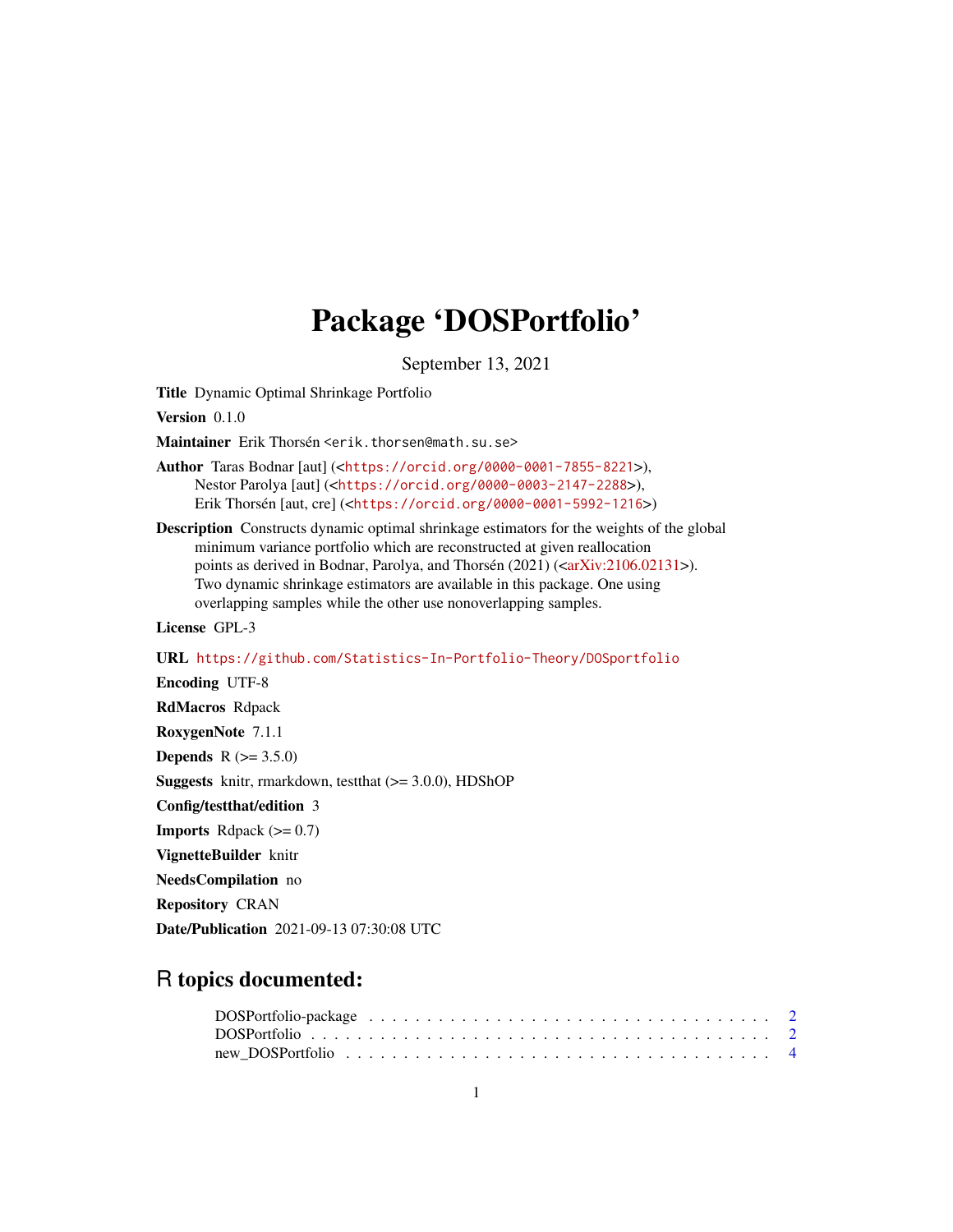#### <span id="page-1-0"></span>2 DOSPortfolio

| Index |  |  |  |  |  |  |  |  |  |  |  |  |  |  |  |
|-------|--|--|--|--|--|--|--|--|--|--|--|--|--|--|--|

DOSPortfolio-package *A set of tools for constructing Dynamic Optimal Shrinkage estimator of the global minimum variance portfolio.*

#### **Description**

The DOSPortfolio package consists of two shrinkage estimators for the Global Minimum Variance (GMV) portfolio. These are implemented in the packages main interface: [DOSPortfolio](#page-1-1). The shrinkage is performed at fixed reallocation points in a dynamic manner where the sample estimator of the GMV weights is shrunk towards the holding portfolio. The reallocation points are specified by a deterministic sequence given a priori. The estimation is performed such that the shrinkage coefficients are optimal for large portfolios, e.g. there are many assets in comparison to observations. The main interface validates the main assumptions of the theory used to derive these methods.

#### Methods

DOSPortfolio: (Bodnar et al. 2021)

#### References

Bodnar T, Parolya N, Thors $\tilde{A}$ ©n E (2021). "Dynamic Shrinkage Estimation of the High-Dimensional Minimum-Variance Portfolio." *arXiv preprint arXiv:2106.02131*. [https://arxiv.org/abs/2106.](https://arxiv.org/abs/2106.02131) [02131](https://arxiv.org/abs/2106.02131).

<span id="page-1-1"></span>DOSPortfolio *The Dynamic Optimal Shrinkage Portfolio interface.*

#### Description

This is the main function to compute the weights of the global minimum variance portfolio by using the dynamic optimal shrinkage estimators presented in Eq. (2.11) and Eq. (2.23) of Bodnar et al. (2021). It implements two different estimators for the shrinkage coefficients, one using overlapping samples (see, Eq. (2.23) of Bodnar et al. (2021)) and one using non-overlapping samples (see, Eq. (2.11) of Bodnar et al. (2021)).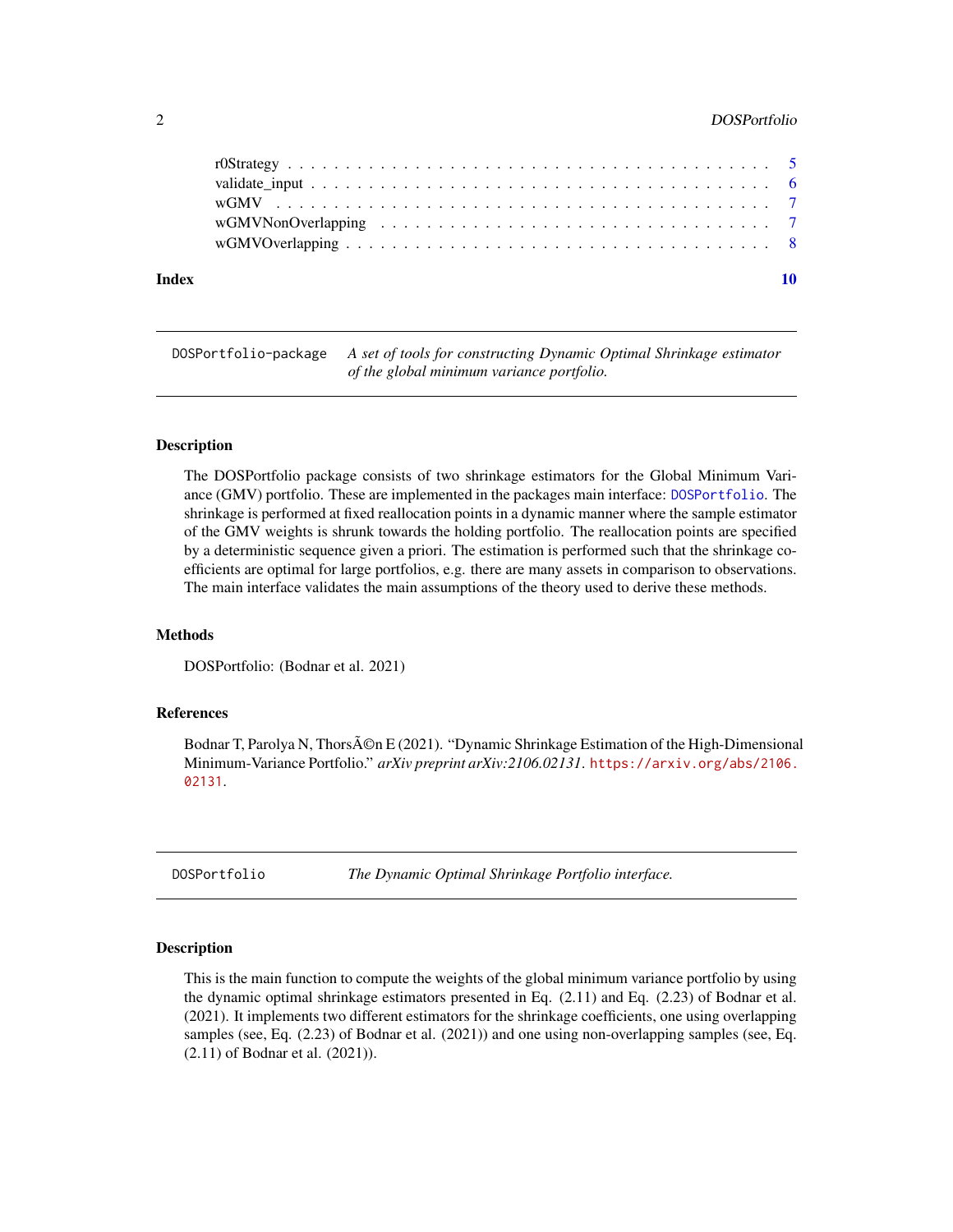#### <span id="page-2-0"></span>DOSPortfolio 3

#### Usage

```
DOSPortfolio(
  data,
  reallocation_points,
  relative_loss = NULL,
  target_portfolio = rep(1, ncol(data))/ncol(data),
  shrinkage_type = "non-overlapping"
)
```
#### Arguments

| data                | an n by p matrix of asset returns. Columns represent different assets rows are<br>observations, where n>p, containing, for instance, log-returns.                                                                |
|---------------------|------------------------------------------------------------------------------------------------------------------------------------------------------------------------------------------------------------------|
| reallocation_points |                                                                                                                                                                                                                  |
|                     | a vector of reallocation points. The reallocation points determine when the hold-<br>ing portfolio should be reconstructed and its weights should be recomputed.                                                 |
| relative_loss       | possibly a numeric or NULL. The initial value of the relative loss in the variance<br>of the target portfolio. If its NULL, then it will be initialized with the first<br>subsample and the function rostrategy. |
| target_portfolio    |                                                                                                                                                                                                                  |
|                     | a vector which determines the weights of the target portfolio used when the<br>shrinkage estimator of the global minimum variance portfolio is constructed for<br>the first time.                                |
|                     | shrinkage_type the type of shrinkage estimator to use. The two implemented approaches are<br>"non-overlapping" and "overlapping".                                                                                |

#### Value

An S3 class which contains the matrix of the constructed weights of the dynamic shrinkage estimator of the global minimum variance portfolio and the type of the shrinkage estimator (i.e., "overlapping" or "non-overlapping") that was used in its construction. Each row of the weight matrix corresponds to the reallocation point and the column corresponds to the asset.

#### References

Bodnar T, Parolya N, Thors $\tilde{A}$ ©n E (2021). "Dynamic Shrinkage Estimation of the High-Dimensional Minimum-Variance Portfolio." *arXiv preprint arXiv:2106.02131*. [https://arxiv.org/abs/2106.](https://arxiv.org/abs/2106.02131) [02131](https://arxiv.org/abs/2106.02131).

#### See Also

Section 2.1 and 2.2 of (Bodnar et al. 2021)

#### Examples

 $n < -250*2$  $p \le -80$  $c$  <-  $p/n$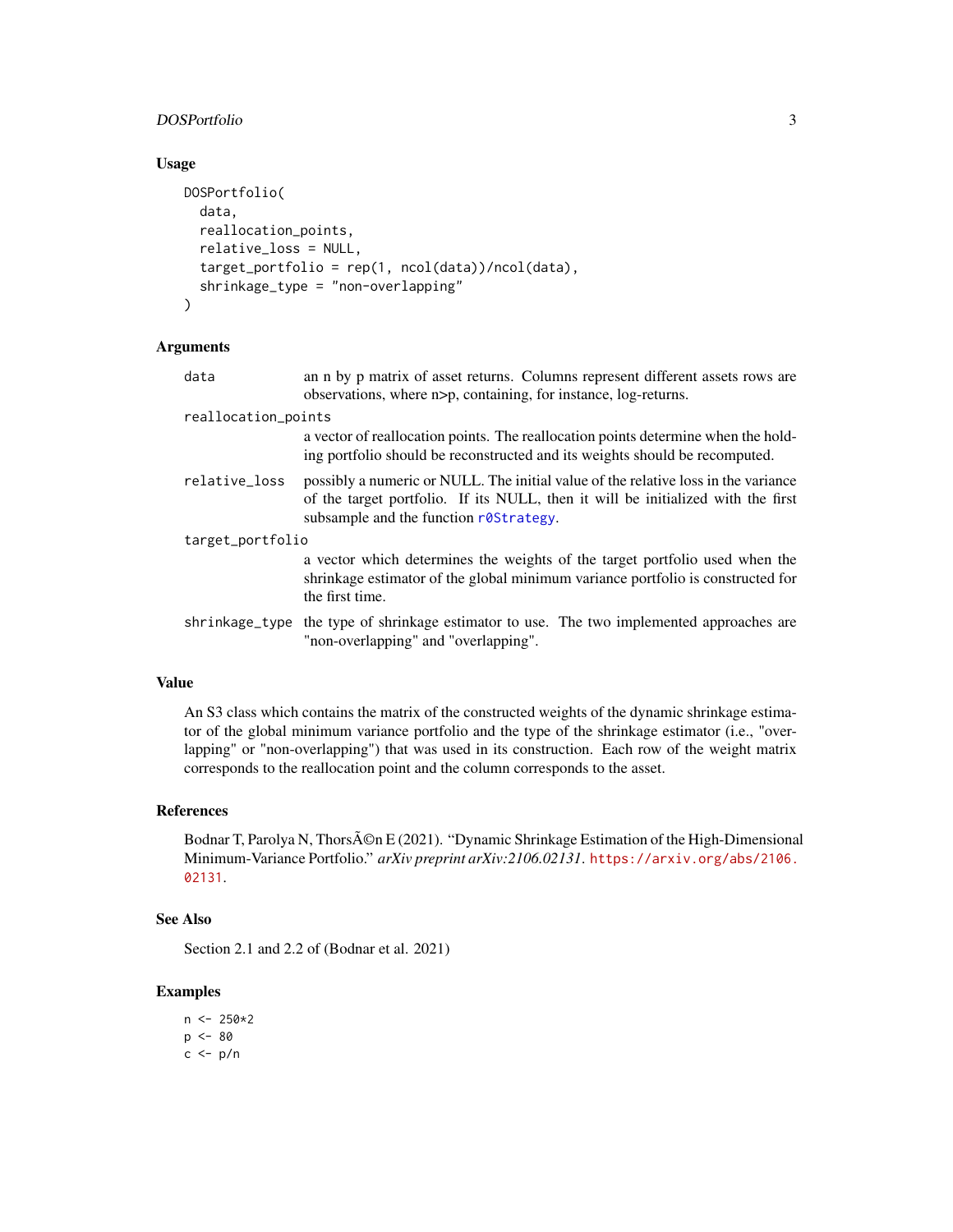```
reallocation_points <- c(120, 240)
data <- sqrt(5/3) * matrix(rt(n*p, df=5) , ncol=p, nrow=n)
weights <- DOSPortfolio(data, reallocation_points, 1)
```
new\_DOSPortfolio *Constructor for the DOSPortfolio class*

#### Description

Constructor for the DOSPortfolio class

#### Usage

```
new_DOSPortfolio(
  data,
  reallocation_points,
  target_portfolio,
 relative_loss,
 shrinkage_type
)
```
#### Arguments

| data                | an n by p matrix of asset returns. Columns represent different assets rows are<br>observations, where n>p, containing, for instance, log-returns.                                                                |  |  |  |  |  |
|---------------------|------------------------------------------------------------------------------------------------------------------------------------------------------------------------------------------------------------------|--|--|--|--|--|
| reallocation_points |                                                                                                                                                                                                                  |  |  |  |  |  |
|                     | a vector of reallocation points. The reallocation points determine when the hold-<br>ing portfolio should be reconstructed and its weights should be recomputed.                                                 |  |  |  |  |  |
| target_portfolio    |                                                                                                                                                                                                                  |  |  |  |  |  |
|                     | a vector which determines the weights of the target portfolio used when the<br>shrinkage estimator of the global minimum variance portfolio is constructed for<br>the first time.                                |  |  |  |  |  |
| relative_loss       | possibly a numeric or NULL. The initial value of the relative loss in the variance<br>of the target portfolio. If its NULL, then it will be initialized with the first<br>subsample and the function rostrategy. |  |  |  |  |  |
| shrinkage_type      | the type of shrinkage estimator to use. The two implemented approaches are<br>"non-overlapping" and "overlapping".                                                                                               |  |  |  |  |  |

#### Value

a DOSPortfolio class.

<span id="page-3-0"></span>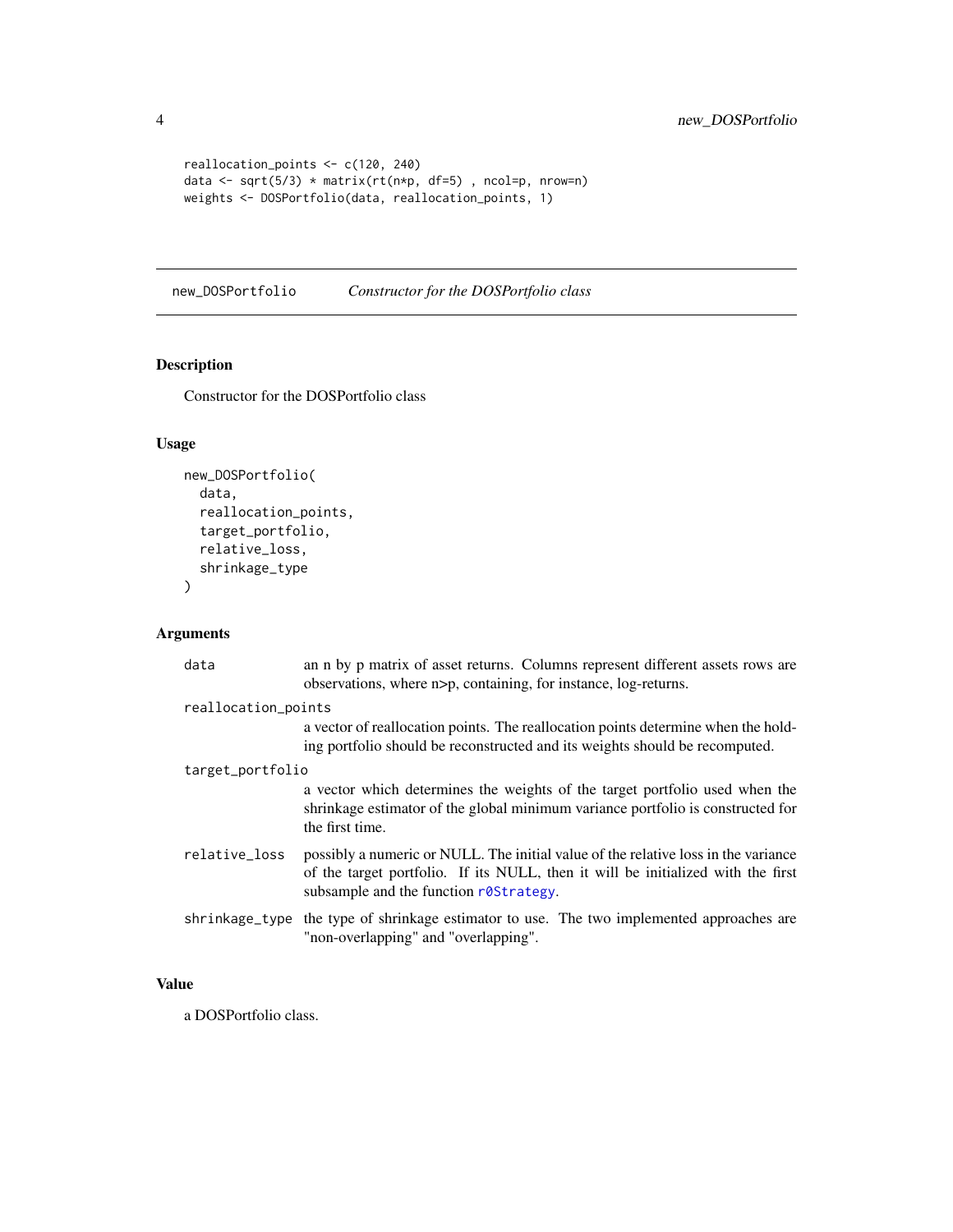<span id="page-4-1"></span><span id="page-4-0"></span>

#### Description

The function computes the initial value of the relative loss in the variance of the target portfolio as given in Eq. (2.10) of Bodnar et al. (2021).

#### Usage

```
r0Strategy(data, target_portfolio, c)
```
#### Arguments

| data             | an n by p matrix of asset returns. Columns represent different assets rows are<br>observations, where n>p, containing, for instance, log-returns.                                 |  |  |  |  |  |  |  |
|------------------|-----------------------------------------------------------------------------------------------------------------------------------------------------------------------------------|--|--|--|--|--|--|--|
| target_portfolio |                                                                                                                                                                                   |  |  |  |  |  |  |  |
|                  | a vector which determines the weights of the target portfolio used when the<br>shrinkage estimator of the global minimum variance portfolio is constructed for<br>the first time. |  |  |  |  |  |  |  |
| <sub>c</sub>     | a numeric which is the concentration ratio.                                                                                                                                       |  |  |  |  |  |  |  |

#### Value

vector

#### References

Bodnar T, Parolya N, Thors $\tilde{A}$ ©n E (2021). "Dynamic Shrinkage Estimation of the High-Dimensional Minimum-Variance Portfolio." *arXiv preprint arXiv:2106.02131*. [https://arxiv.org/abs/2106.](https://arxiv.org/abs/2106.02131) [02131](https://arxiv.org/abs/2106.02131).

#### Examples

```
n < -200*2p \le -80data <- 5/3 * matrix(rt(n*p, df=5), ncol=p, nrow=n)
# set a target portfolio, such as equally weighted
b \leq - rep(1,p)/pr0Strategy(data, b, p/n)
```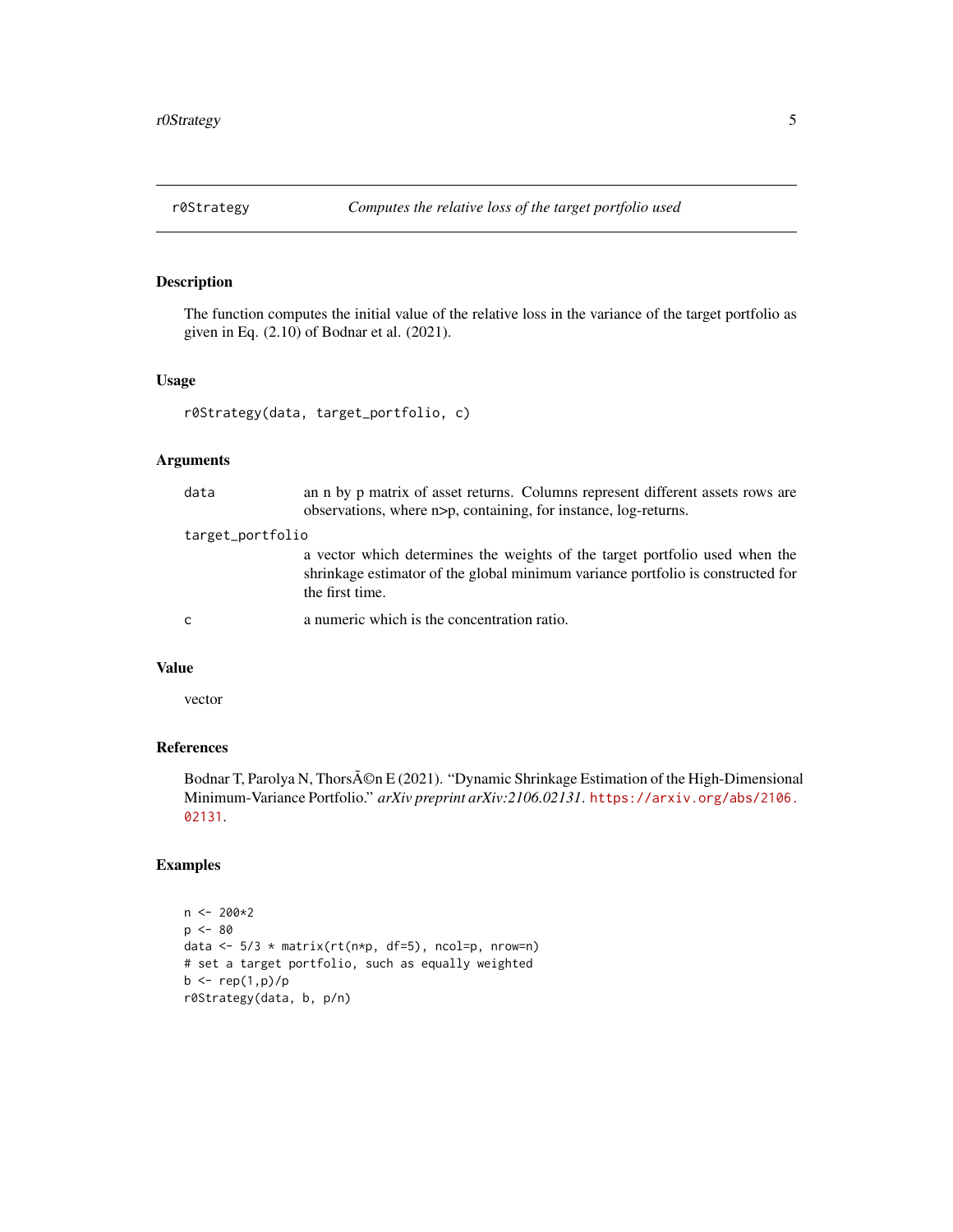<span id="page-5-0"></span>

#### Description

This function validates the assumptions made to derive the analytic formulas implemented in the different functions of the package. It is called for its side-effects.

#### Usage

```
validate_input(
  data,
  reallocation_points,
  target_portfolio,
  relative_loss,
  shrinkage_type
)
```
#### Arguments

| data                | an n by p matrix of asset returns. Columns represent different assets rows are<br>observations, where n>p, containing, for instance, log-returns.                                                                        |  |  |  |  |  |  |  |
|---------------------|--------------------------------------------------------------------------------------------------------------------------------------------------------------------------------------------------------------------------|--|--|--|--|--|--|--|
| reallocation_points |                                                                                                                                                                                                                          |  |  |  |  |  |  |  |
|                     | a vector of reallocation points. The reallocation points determine when the hold-<br>ing portfolio should be reconstructed and its weights should be recomputed.                                                         |  |  |  |  |  |  |  |
| target_portfolio    |                                                                                                                                                                                                                          |  |  |  |  |  |  |  |
|                     | a vector which determines the weights of the target portfolio used when the<br>shrinkage estimator of the global minimum variance portfolio is constructed for<br>the first time.                                        |  |  |  |  |  |  |  |
| relative_loss       | possibly a numeric or NULL. The initial value of the relative loss in the variance<br>of the target portfolio. If its NULL, then it will be initialized with the first<br>subsample and the function $r\theta$ Strategy. |  |  |  |  |  |  |  |
|                     | shrinkage_type the type of shrinkage estimator to use. The two implemented approaches are<br>"non-overlapping" and "overlapping".                                                                                        |  |  |  |  |  |  |  |

#### Value

NULL, only called for its side effects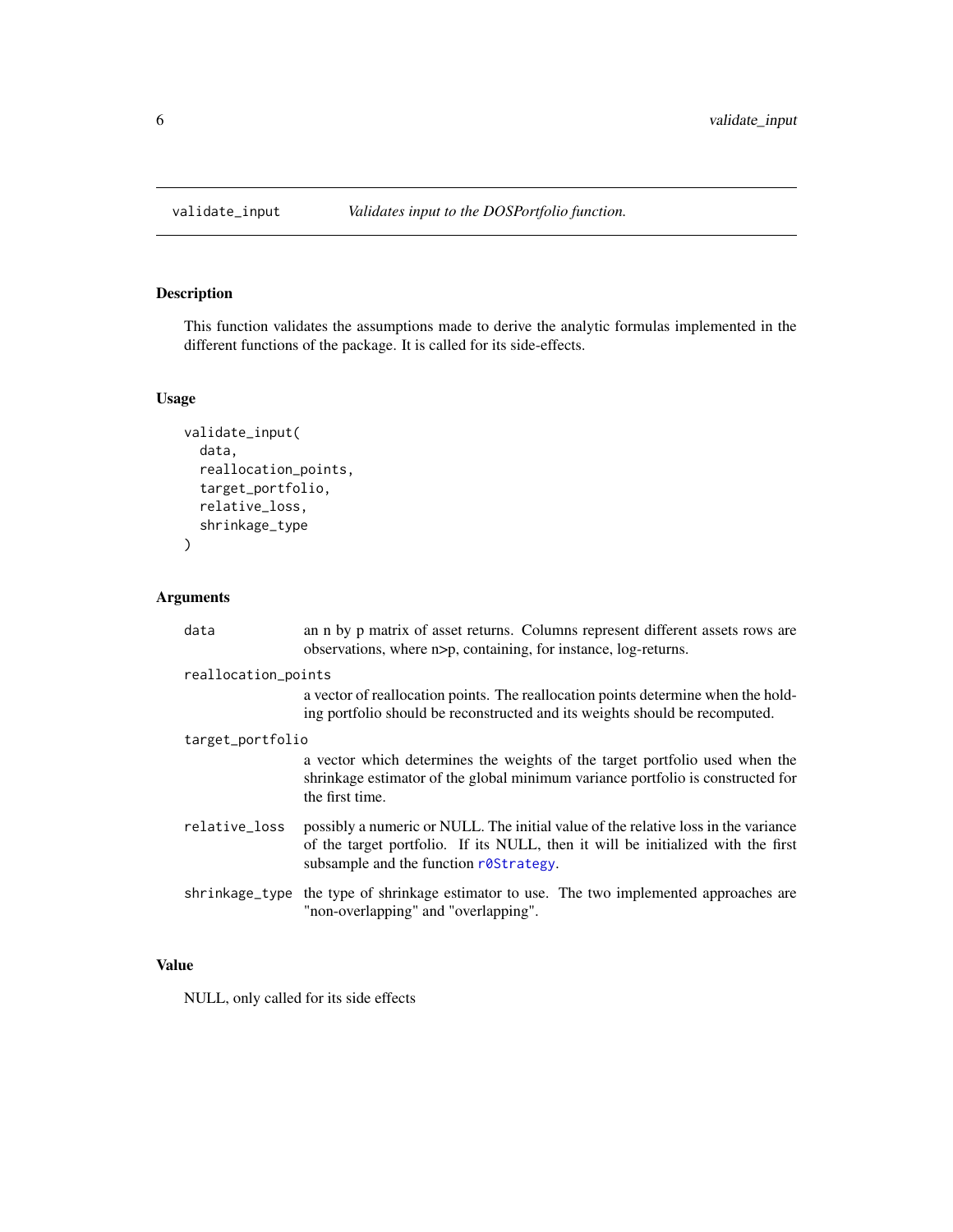<span id="page-6-0"></span>wGMV *Sample estimator of the weights of the global minimum variance portfolio*

#### Description

The functions computes the sample estimate of the weights of the global minimum variance portfolio (see, e.g., Eq. (1.4) of Bodnar et al. (2021))).

#### Usage

wGMV(data)

#### Arguments

data an n by p matrix of asset returns. Columns represent different assets rows are observations, where n>p, containing, for instance, log-returns.

#### Value

a vector, which is the Global Minimum Variance Portfolio.

#### Examples

```
n < - 200p \le -80data \leq 3/5 \star matrix(rt(n*p, df=5), ncol=p, nrow=n)
weights <- wGMV(data)
# since the covariance matrix is the identity-matrix the estimated weights
# should be close to the equally weighted portfolio.
mean(abs(wGMV(data) - 1/p))
```
<span id="page-6-1"></span>

| wGMVNonOverlapping | Dynamic optimal shrinkage estimator of the weights of the global min- |
|--------------------|-----------------------------------------------------------------------|
|                    | imum variance portfolio when non-overlapping samples are used.        |

#### Description

The function implements the dynamic shrinkage estimator of the weights of the global minimumvariance portfolio when the overlapping samples are used as given in Eq. (2.11) of Bodnar et al.  $(2021)$ .

#### Usage

wGMVNonOverlapping(data, reallocation\_points, target\_portfolio, relative\_loss)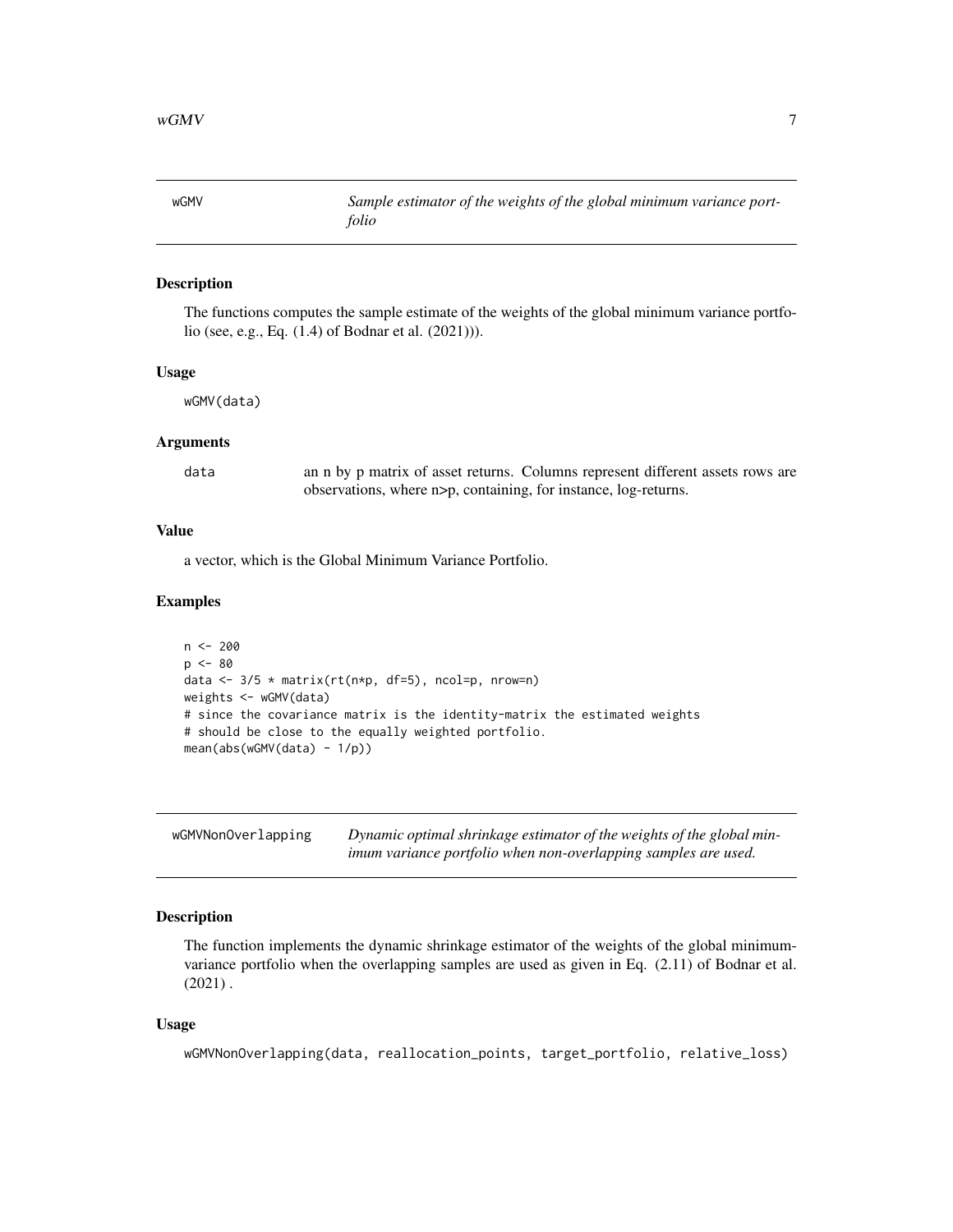#### <span id="page-7-0"></span>Arguments

| data                | an n by p matrix of asset returns. Columns represent different assets rows are<br>observations, where n>p, containing, for instance, log-returns.                                                                  |  |  |  |  |  |  |
|---------------------|--------------------------------------------------------------------------------------------------------------------------------------------------------------------------------------------------------------------|--|--|--|--|--|--|
| reallocation_points |                                                                                                                                                                                                                    |  |  |  |  |  |  |
|                     | a vector of reallocation points. The reallocation points determine when the hold-<br>ing portfolio should be reconstructed and it is weights should be recomputed.                                                 |  |  |  |  |  |  |
| target_portfolio    |                                                                                                                                                                                                                    |  |  |  |  |  |  |
|                     | a vector which determines the weights of the target portfolio used when the<br>shrinkage estimator of the global minimum variance portfolio is constructed for<br>the first time.                                  |  |  |  |  |  |  |
| relative_loss       | possibly a numeric or NULL. The initial value of the relative loss in the variance<br>of the target portfolio. If it is NULL, then it will be initialized with the first<br>subsample and the function r0Strategy. |  |  |  |  |  |  |
|                     |                                                                                                                                                                                                                    |  |  |  |  |  |  |

#### Value

a matrix of the constructed weights at each reallocation point of the dynamic shrinkage estimator of the global minimum variance portfolio when non-overlapping samples are used.

#### References

Bodnar T, Parolya N, Thors $\tilde{A}$ ©n E (2021). "Dynamic Shrinkage Estimation of the High-Dimensional Minimum-Variance Portfolio." *arXiv preprint arXiv:2106.02131*. [https://arxiv.org/abs/2106.](https://arxiv.org/abs/2106.02131) [02131](https://arxiv.org/abs/2106.02131).

#### See Also

section 2.1 (Bodnar et al. 2021)

#### Examples

```
n < -200*2p \le -80reallocation_point <- c(199)
data <- 3/5 * matrix(rt(n*p, df=5), ncol=p, nrow=n)
target_portfolio <- as.vector(rep(1,p))/p
wGMVNonOverlapping(data, reallocation_point, target_portfolio, 1)
```

| wGMVOverlapping | Dynamic optimal shrinkage estimator of the weights of the global min- |
|-----------------|-----------------------------------------------------------------------|
|                 | imum variance portfolio when overlapping samples are used.            |

#### Description

The function implements the dynamic shrinkage estimator of the weights of the global minimumvariance portfolio when the overlapping samples are used as given in Eq. (2.23) of Bodnar et al. (2021).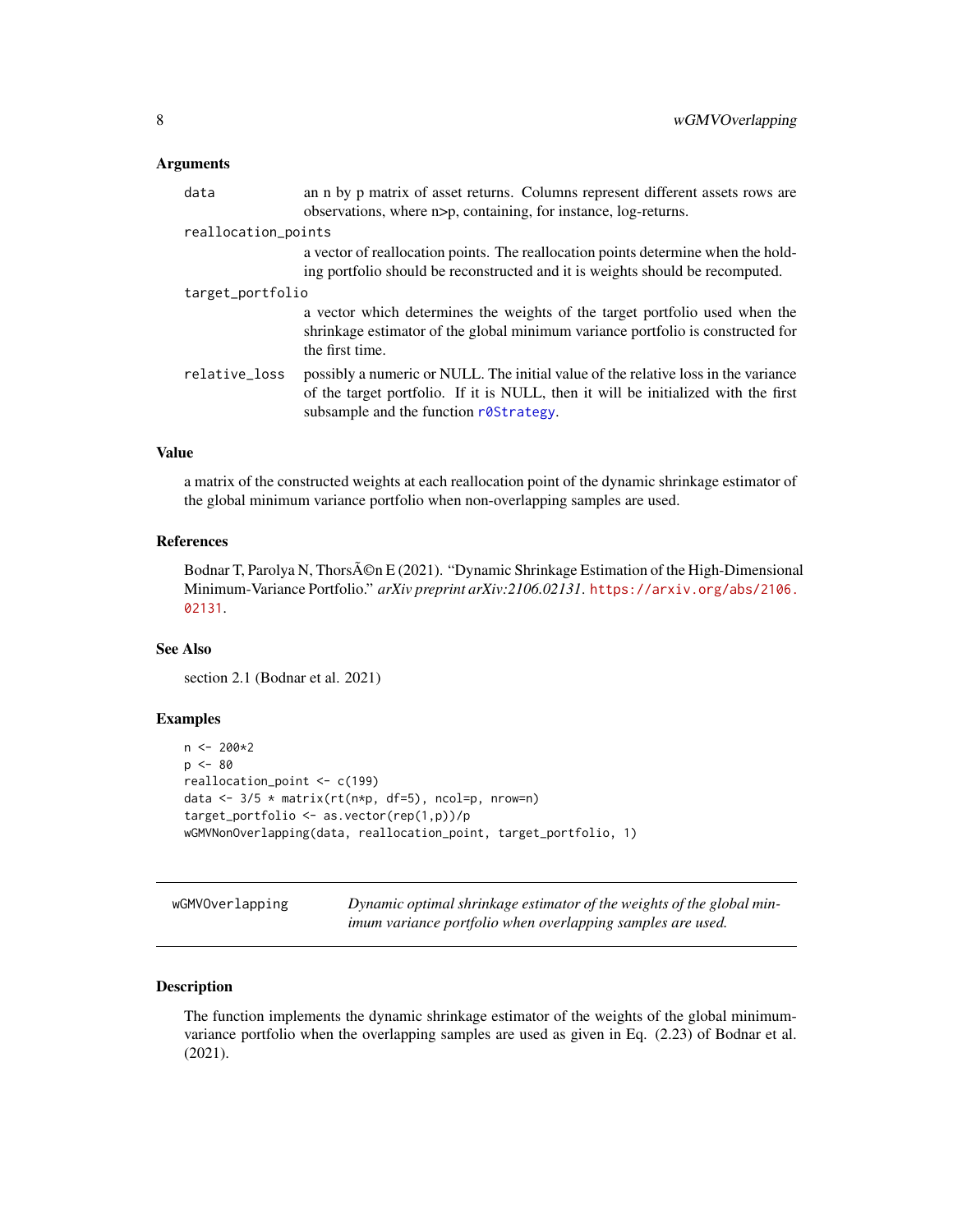#### <span id="page-8-0"></span>Usage

```
wGMVOverlapping(data, reallocation_points, target_portfolio, relative_loss)
```
#### Arguments

| data                | an n by p matrix of asset returns. Columns represent different assets rows are<br>observations, where n>p, containing, for instance, log-returns.                                                                  |  |  |  |  |  |
|---------------------|--------------------------------------------------------------------------------------------------------------------------------------------------------------------------------------------------------------------|--|--|--|--|--|
| reallocation_points |                                                                                                                                                                                                                    |  |  |  |  |  |
|                     | a vector of reallocation points. The reallocation points determine when the hold-<br>ing portfolio should be reconstructed and it is weights should be recomputed.                                                 |  |  |  |  |  |
| target_portfolio    |                                                                                                                                                                                                                    |  |  |  |  |  |
|                     | a vector which determines the weights of the target portfolio used when the<br>shrinkage estimator of the global minimum variance portfolio is constructed for<br>the first time.                                  |  |  |  |  |  |
| relative_loss       | possibly a numeric or NULL. The initial value of the relative loss in the variance<br>of the target portfolio. If it is NULL, then it will be initialized with the first<br>subsample and the function r0Strategy. |  |  |  |  |  |

#### Value

a matrix of the constructed weights at each reallocation point of the dynamic shrinkage estimator of the global minimum variance portfolio when overlapping samples are used.

#### References

Bodnar T, Parolya N, Thors $\tilde{A}$ ©n E (2021). "Dynamic Shrinkage Estimation of the High-Dimensional Minimum-Variance Portfolio." *arXiv preprint arXiv:2106.02131*. [https://arxiv.org/abs/2106.](https://arxiv.org/abs/2106.02131) [02131](https://arxiv.org/abs/2106.02131).

#### See Also

[wGMVNonOverlapping](#page-6-1)

#### Examples

```
n < -200*2p \le -80reallocation_points <- c(199)
data <- matrix(rt(n*p, df=5), ncol=p, nrow=n)
target_portfolio <- as.vector(rep(1,p))/p
wGMVOverlapping(data, reallocation_points, target_portfolio, 1)
```